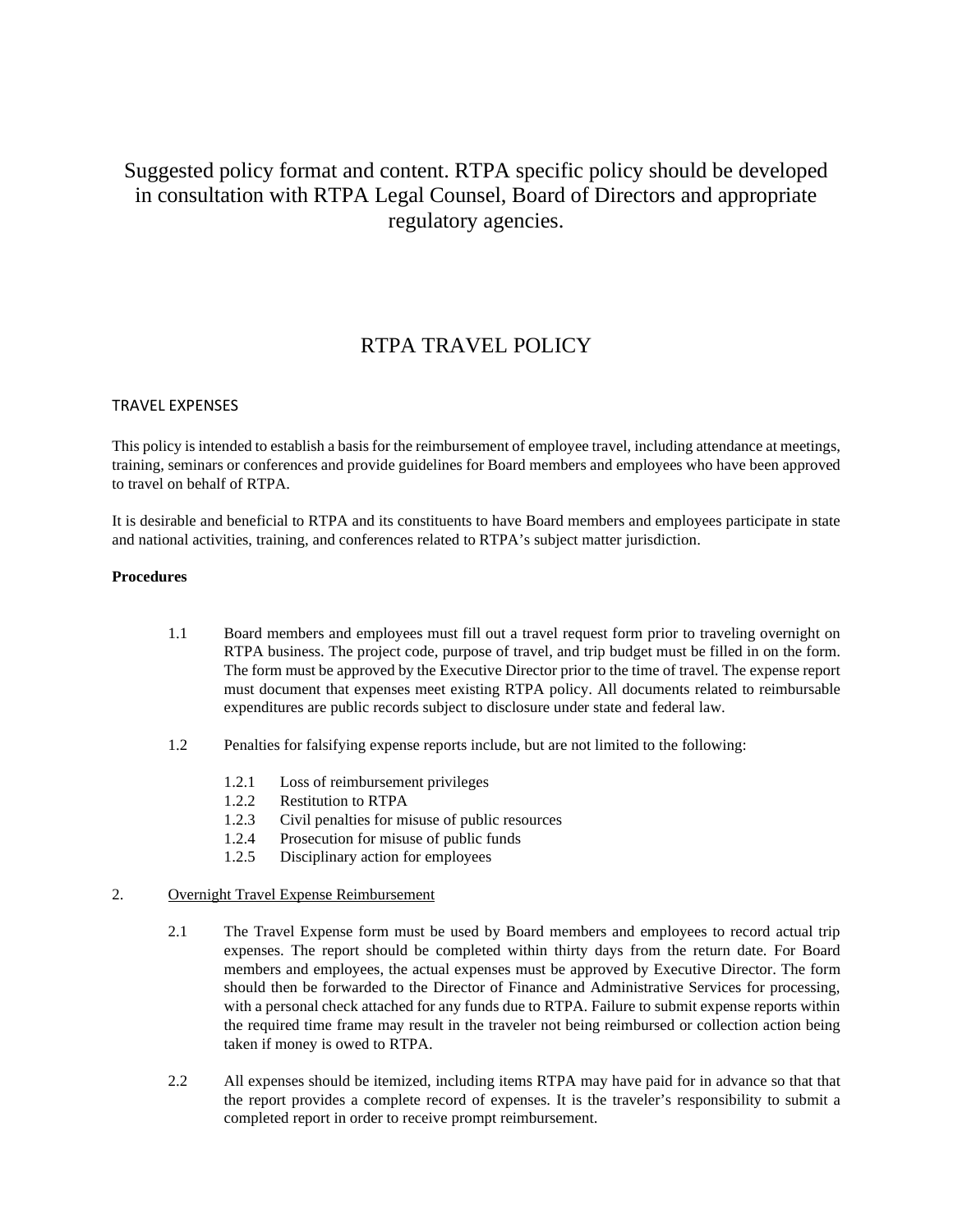- 2.3 Receipts for expenditures must be attached to the expense report for all expenses where a receipt is practicably attainable. A receipt is mandatory for all expenses in excess of \$10 unless a written satisfactory explanation is provided. Such written explanations are subject to approval by the Director of Finance and Administrative Services.
- 2.4 Travel advances may be requested. Any travel advance shall not exceed the total estimated amount of the trip, minus any items prepaid by RTPA, such as airfare and registration.
- 2.5 Employees will be reimbursed for reasonable travel expenses up to the reimbursement amounts established by the California Human Resources for non-exempt/excluded employees when such travel is authorized for state or federal reimbursement. The expenditure guidelines established in IRS Bulletin for Special Per Diem Rates should be observed as upper limits for reimbursement of non-state or federal funded travel, unless the circumstances dictate otherwise and the expense is approved by the Executive Director.
	- 2.5.1 Air Travel Air travel is to be coach class for the most direct route. Travelers are encouraged to book at least 14 to 21 days in advance to qualify for the lowest airfares. RTPA will cover the cost if it is more cost-effective (i.e., difference in airfare as compared to the additional cost for hotel and meals) to include a Saturday stay. Travelers should consider this option, when practical.
	- 2.5.2 Personal Auto Use In the event that a private auto is used for the trip, mileage shall be paid at the currently established Internal Revenue Service rate. Maximum reimbursement shall not exceed the cost of using a rental car, train, or commercial airline to reach the same destination.
	- 2.5.3 Ground Transportation In using surface transportation, the least expensive alternative must be utilized where practical. For example, an airport shuttle should be used instead of a taxi. Such transportation should be used for travel to and from the airport and for reasonable business-related trips at the location.
	- 2.5.4 Parking RTPA will reimburse the lesser of the parking cost for a personal auto left at the airport or the cost of a shuttle service or cab to and from the airport.
	- 2.5.5 Personal Travel If a traveler wishes to combine RTPA travel with personal travel, or to travel with family members, the traveler may do so, provided that it does not exceed the cost equivalent of a single-person trip.
	- 2.5.6 Rental Car Use of rental cars must be pre-approved. RTPA will only reimburse for the cost of renting the least expensive size vehicle necessary for the number of people traveling. RTPA will not reimburse for rental car insurance coverage because employees are included under RTPA general automobile insurance coverage.
	- 2.5.7 Meals RTPA will pay for meals while the traveler is in travel status. The maximum reimbursement amount for meals will be calculated by multiplying the applicable per diem rate in IRS Notice 2012-63 by the number of days of travel.
	- 2.5.8 Business Meals Reasonable business meals involving outside persons or when necessary to conduct RTPA-related business are permitted. All such meals must be itemized with justification on the Expense Report to determine if eligible for reimbursement.
	- 2.5.9 Hotel Travelers will be reimbursed for the cost of a moderate and reasonably priced single occupancy hotel room. Travelers should request the "government rate" when making hotel reservations. If a hotel stay is needed in connection with a conference or other education